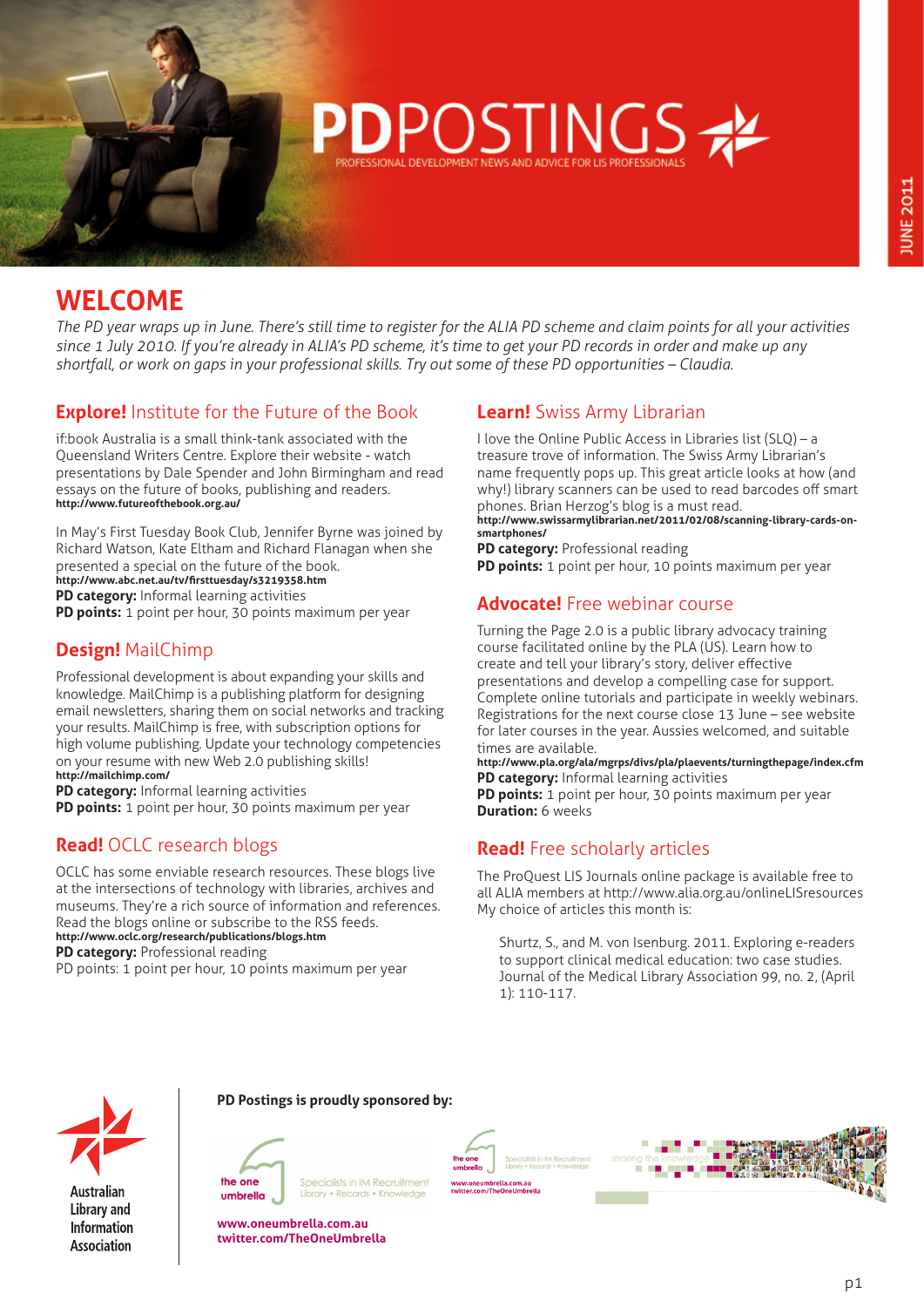Sobel, K., and K. Wolf. 2011. Updating Your Tool Belt: Redesigning Assessments of Learning in the Library. Reference & User Services Quarterly 50, no. 3, (April 1): 245-258.

Hough, M.. 2011. Libraries as iCentres: helping schools. Access 25, no. 1, (March 1): 5-9.

**PD category:** Professional reading

**PD points:** 1 point per hour, 10 points maximum per year

#### **Read!** Free ebook

The EBL eBook Library online package is available free to all ALIA members. My pick for the month is:

Webber, Desiree, and Andrew Peters. Integrated library systems: planning, selecting, and implementing. Santa Barbara, Calif.: Libraries Unlimited, 2010.

This book on acquiring an ILMS could save you time and money. You'll learn about different types of ILMS including cloud computing and open-source, and third-party add-ons such as RFID. It covers every step of the process in detail, from costbenefit analysis, evaluation, budget proposal and justification, implementation and training. The section on working with sales reps is a must to avoid expensive traps. **<http://www.alia.org.au/onlineLISresources>**

**PD category:** Professional reading

**PD points:** 1 point per hour, 10 points maximum per year

#### **Create!** Develop your own research website

Everything's on the web, right? Wrong. There are definitely gaps that need to be filled. The aliaGREEN elist has identified the need for a library-specific sustainability website. I'd love to see a website for old-school library skills – how to tie a binders knot etc. How about biographies of great librarians? Creating a wellresearched and professional site not only increases your skills and profile but will create something of lasting value.

#### **PD category:**

Website research and creation: Personal study project - 2 point per hour, 20 points maximum per year

Contribution of articles: Publications (non-refereed) - 1 point per hour, 10 points maximum per year

#### **Plan ahead!** ALIA Back to Basics conference and Metamorphosis symposium

Registration prices have been released for the ALIA Library Technicians' conference and New Graduates' symposium in September in beautiful Perth. Register for email news and updates so you don't miss out.

**<http://conferences.alia.org.au/libtec2011/> [http://conferences.alia.org.au/nls5/](http://conferences.alia.org.au/libtec2011/)  PD category:** Informal learning activities

**PD points:** 1 point per hour, 30 points maximum per year



**Australian Library and Information Association** 



Specialists in IM Recruitment Library • Records • Knowledge

**www.oneumbrella.com.au twitter.com/TheOneUmbrella**

#### **Read!** The value and impact of LIS in further education

CILIP have done all the hard work for you and gathered together a resource list for advocacy in the further education and higher education sectors. Many resources – reports, surveys and articles - demonstrating the value and impact of library and information services are available for download.

**[http://www.cilip.org.uk/get-involved/advocacy/learning/pages/further](http://www.cilip.org.uk/get-involved/advocacy/learning/pages/further-education.aspx)[education.aspx](http://www.cilip.org.uk/get-involved/advocacy/learning/pages/further-education.aspx) PD category:** Professional reading

**PD points:** 1 point per hour, 10 points maximum per year

## **Present!** Health Libraries call for papers

The Health Libraries Inc. 2011 Conference organisers are looking for practical papers demonstrating your experiences and initiatives. Suggested topics include strategic planning, use of social media, staff mix, trends and changes in service delivery, changing or emerging roles, managing online resources, library spaces and the virtual library. **[http://www.hlinc.org.au/index.php?option=com\\_](http://www.hlinc.org.au/index.php?option=com_content&view=article&id=78:2011-hli-conference-notification&catid=35:upcoming-events&Itemid=58) [content&view=article&id=78:2011-hli-conference](http://www.hlinc.org.au/index.php?option=com_content&view=article&id=78:2011-hli-conference-notification&catid=35:upcoming-events&Itemid=58)[notification&catid=35:upcoming-events&Itemid=58](http://www.hlinc.org.au/index.php?option=com_content&view=article&id=78:2011-hli-conference-notification&catid=35:upcoming-events&Itemid=58)  PD category:** Presentations and papers **PD points:** 2 point per hour, 20 points maximum per year **Date:** Conference 21 October 2011 (State Library of Victoria) **Abstract deadline:** 22 June 2011

## **Orate!** Public Speaking with Confidence

This teleconference series facilitated by the well respected Dr Irena Yashin-Shaw is specifically designed with Librarians and Library Technicians in mind. Build your confidence in public speaking, get expert guidance in preparing speeches for public forums and conferences, and develop strong verbal cases when opportunities arise.

**[http://www.alia.org.au/education/pd/pd.services/brochures/Speaking.Edge.](http://www.alia.org.au/education/pd/pd.services/brochures/Speaking.Edge.Public.Speaking.ALIA.Training.2011.pdf) [Public.Speaking.ALIA.Training.2011.pdf](http://www.alia.org.au/education/pd/pd.services/brochures/Speaking.Edge.Public.Speaking.ALIA.Training.2011.pdf)** 

**PD category:** Informal learning activities **PD points:** 1 point per hour, 30 points maximum per year **Dates:** 19, 21, 25, & 28 July 2011 at 10 am AEST **Registrations Close:** 5 July 2011

## **Get it right!** Buying for your Collection

This online course from TAFE NSW Sydney Institute is all about selecting and acquiring library materials. Hone your acquisition skills and methods. The course includes reviewing your collection, developing/assessing acquisition recommendations and assessing the qualities of recommended acquisitions. **[http://www.alia.org.au/education/pd/pd.services/brochures/TAFE.Select.and.](http://www.alia.org.au/education/pd/pd.services/brochures/TAFE.Select.and.Acquire.ALIA.Training.2011.pdf) [Acquire.ALIA.Training.2011.pdf](http://www.alia.org.au/education/pd/pd.services/brochures/TAFE.Select.and.Acquire.ALIA.Training.2011.pdf)** 

**PD category:** Tertiary courses **PD points:** 30 points **Dates:** 15 August – 30 September 2011 **Registrations Close:** 1 August 2011

## **Catch up!** RAILS7

Miss out on the successful Research Applications in Library and Information Studies 2011 (RAILS7) seminar? Selected presentations and podcasts are now available on the website. Full papers will be published in Australian Library Journal and Australian Academic and Research Libraries in early 2012. **<http://www.scitech.qut.edu.au/industry-community/events/conferences/rails/> PD category:** Informal learning activities

**PD points:** 1 point per hour, 30 points maximum per year